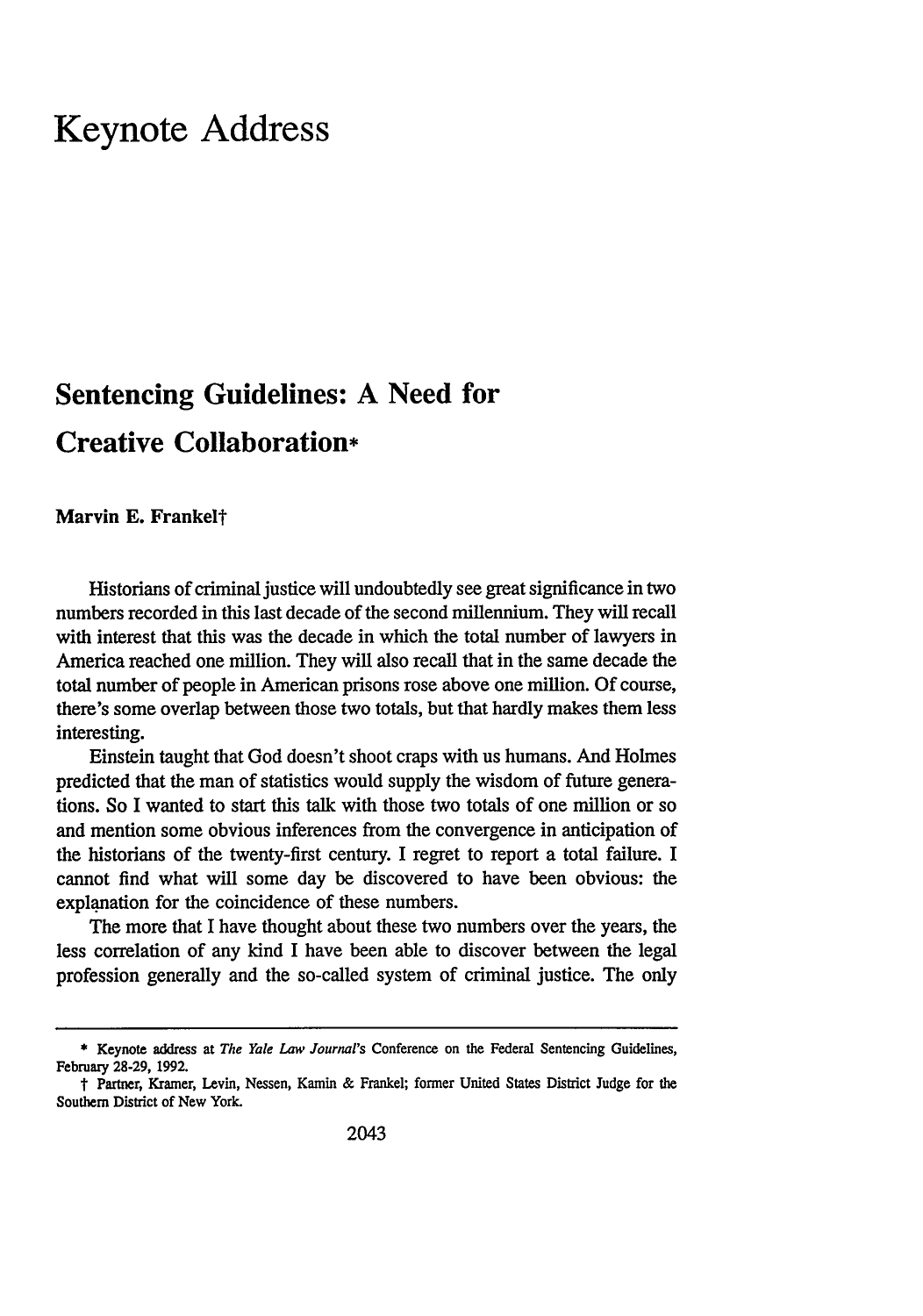relationship I have noticed is a high correlation between our essential ignorance about crime and our willingness to pronounce and prescribe on the subject.

So I have no key insights or scientific principles to help launch tomorrow's deliberations. Instead, I would like to use this time to recall a little familiar history, make a few slightly rueful observations, and offer a couple of possibly hopeful impressions.

To characterize our history and qualities briefly, I note that while members of our profession-both the bar and the bench-know little or nothing about crime, we do know something about law. We know in a crude way the difference between law and fiat. We know a lot about how to formulate rules of general application and how to limit arbitrary discretion.

In that light, it is ironic that for most of this century, with respect to sentencing, we gave free rein to our ignorance and neglected our expertise in the law. We gave lawless power to the judges. Subject essentially to no law, a federal judge could give a bank robber from zero to twenty-five years-or fifty or seventy-five if there were multiple counts—with no review or recourse to anyone except the Parole Commission, which was almost equally unregulated by law except that it saw fit to formulate some explicit and supposedly general "guidelines" (as it called them) for itself.

Everybody knew or should have known how thoroughly lawless that was. We knew, among many examples, that some judges routinely gave the maximum five years to Vietnam war resisters while others routinely ordered probation. Experiments of one kind or another made the same point. Every defense lawyer and prosecutor and prisoner knew that the sentence a defendant got depended on the judge before whom he or she chanced to appear.

In the 1960's and '70's that state of affairs came under increasing criticism. One of the things you may join me in thinking remarkable is that one scarcely heard any *judicial* voice among the critics. Reasonable judges surely knew or should have known the extent of the unbridled power they were exercising. But almost none of them raised questions about that state of affairs.

There is a probable explanation for that. One never encountered any judges who doubted the fair and just and merciful character of their own sentences. The system left each of them free to bestow their beneficence upon defendants appearing before them. Judges might have been disposed from time to time to doubt whether all of their colleagues were equally splendid. Yet if that happened, it did not serve to trigger any expressed doubts about the system. On the whole, the judges felt good--- or at least not too bad---about the sentencing function.

The system was relaxed, agreeable, and not strenuous. A judge would read a presentence report the day before sentencing, perhaps meet with a probation officer for a half-hour or so, or dispense with any such meeting, appear on the bench, listen to a little oratory and maybe a few words from the defendant, and then announce the sentence. The sentence might be accompanied by a speech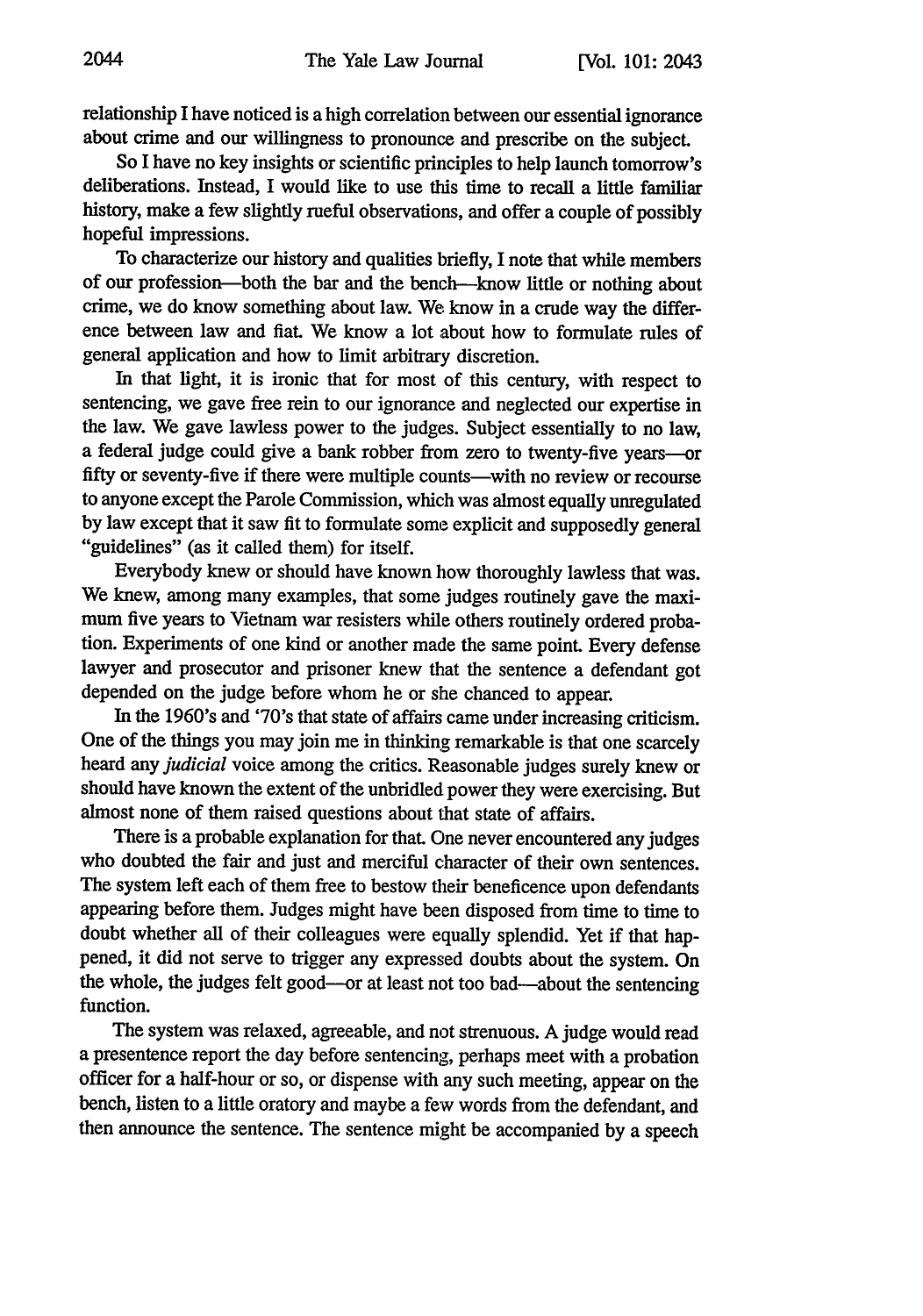telling the defendant what a villain he was, or telling her why the judge was being so gentle, or some of each. The whole business might take an hour or two from first to last.

A judge would reserve decision after three days of trial in a \$10,000 tort claims case, and then write an opinion to explain the decision. But judges hardly ever reserved decision about a sentence. And you almost never saw a written opinion about a sentence. For all the wisdom in the pages of the Federal Supplement-ranging from abatement to zoning-nothing appeared there about the thought guiding the discretionary arrival at a sentence of twenty-two years rather than eighteen or twelve or six and one-half.

The judges could be heard from time to time telling of the agonies they suffered over the responsibilities of sentencing. But they bore the anguish stoically. As the poet said, they never asked that the millstone be draped on other necks.

Then along came this idea of a sentencing commission to make rules or guidelines that would confine the discretion of judges. Five years ago, I would have hesitated to stand up anywhere and say that this idea was mine, for fear of exposing the immodesty that I keep trying to conceal. Now, however, I would feel obliged to say this as a matter of required disclosure or confession.<sup>1</sup>

The Federal Sentencing Commission (Commission) and its guidelines<sup>2</sup> have not been winning popularity contests. The basic idea, inaugurated earlier in a few states, seems to have worked tolerably well in places like Minnesota and Washington. But the federal setup has been a target of widespread and bitter attacks, notably by judges and defense lawyers.

The federal judges, so quiet about sentencing for so long, suddenly came to life-often passionately-following the advent of the Commission. A few dozen district judges and the Ninth Circuit<sup>3</sup> found the new Commission unconstitutional-as a violation of the separation of powers or even an undue delegation of powers. The latter position was especially brave in light of the blank check with which the judges had been handling sentencing for so many decades. The result was that until the Supreme Court's *Mistretta* decision at the beginning of  $1989<sup>4</sup>$ , the guidelines were dead letters in a substantial part of the country. So it pays to have in mind that sessions like the one beginning here tonight are evaluating an experiment that is scarcely three years old, which is not a very long time to deal with evils we have had, one way or another, for centuries.

*<sup>1.</sup> See* MARVIN **E.** FRANKEL, CRIMINAL **SENTENCES:** LAW WITHOUT ORDER 118-23 **(1973).**

<sup>2.</sup> **U.S.** SENTENCING COMM'N, FEDERAL SENTENCING GUIDELINES MANUAL (1992) [hereinafter

**U.S.S.G.].**

**<sup>3.</sup>** Gubiensio-Ortiz v. Kanahele, **857 F.2d** 1245, **1251-59** (9th Cir. **1988).**

<sup>4.</sup> Mistretta v. United States, 488 **U.S.** 361 (1989).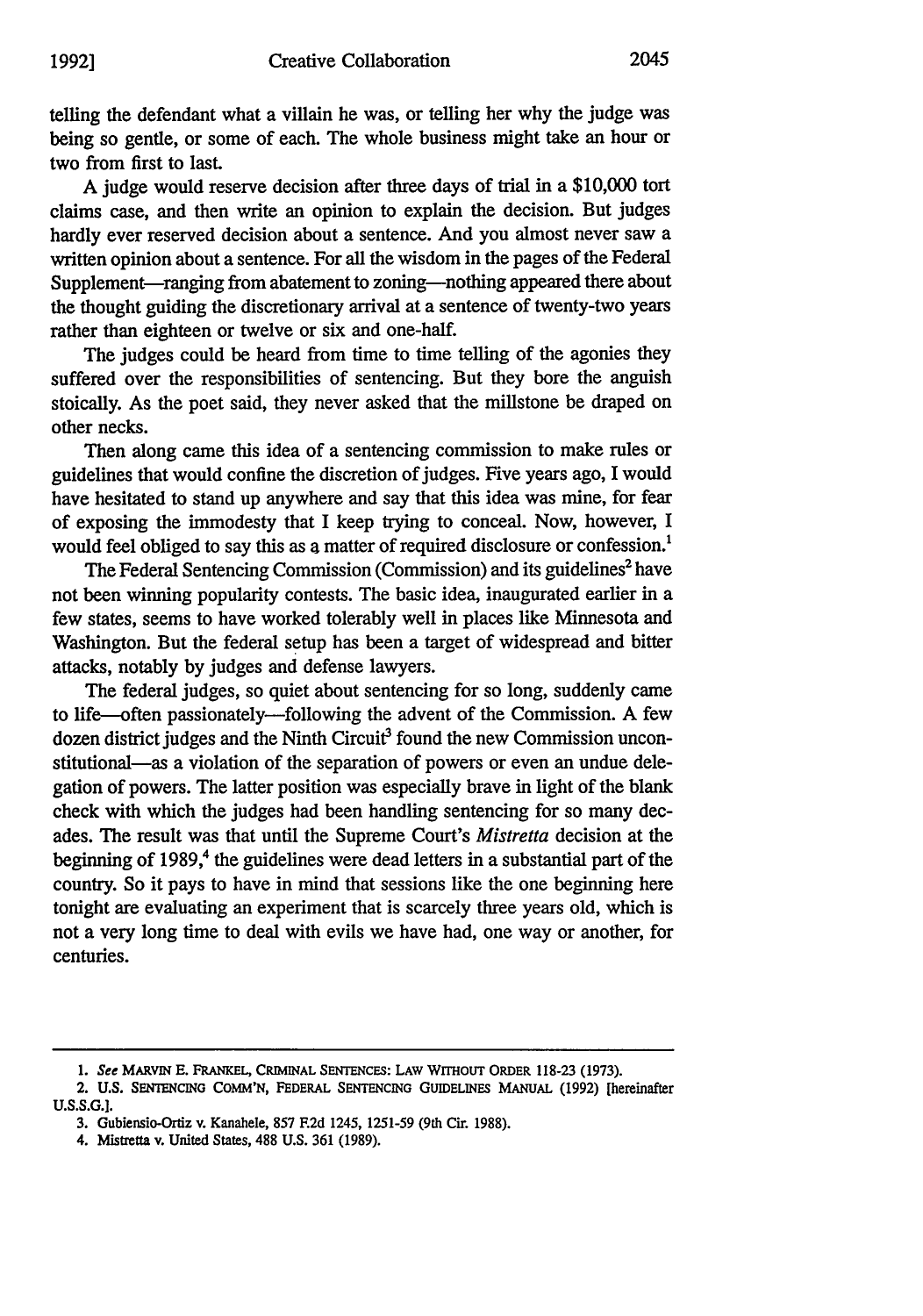Having won only Justice Scalia for the claim of unconstitutionality, $5$  the district judges shifted the attack to other fronts. The whole scheme of Commission and guidelines appears from the sound of things to remain an anathema-probably for a great majority of the federal district judges. Believing that from what I had read and heard, I conducted a small, unscientific survey of my own for the purpose of speaking here tonight. I sent a very brief questionnaire to twenty district judges. The sample is by no means scientific-but it is not grossly unscientific either. A few of the twenty are people I know personally. Most are not. They were picked in a kind of casual, spastic way from here and there-giving them for me a quality that feels random. Nineteen of the twenty responded. I will share the main results with you.

The judges were asked to answer as many as they liked of seven questions simply by checking boxes and then to comment at will in a discursive way. Most settled for checking boxes. A half-dozen wrote interesting commentaries that I will not have time to digest here. Let me just note the numbers from the checked boxes.

Two of the nineteen checked the box inviting the view that the guidelines "have made for a fairer system of sentencing." But then thirteen say the system has been made "less fair and just." Next, sixteen say the guidelines "effect unwarranted limitations on judicial discretion." Eleven say the system would work better if the guidelines were less detailed. Eleven also think the Commission has "made sentencing excessively punitive." A mildly encouraging total of five say the guidelines "have worked fairly well but can of course stand improvement." Finally, the largest number, sixteen, agree that the guidelines "have transferred discretion in large measure to the prosecution."

The specific complaints vary in substance. First, merely to get it off my chest, I mention the widespread objection, reflected in the report of the Federal Courts Study Committee, $6$  that the guidelines system was too time-consuming, increasing by twenty-five percent or fifty percent or more the time required to arrive at a sentence. Given the speedy sentencing habits of the old regime, and without slighting the importance of other things federal judges do, the concern about time is both revealing and discouraging.

But then I want to address some more substantial criticisms by the district judges. Postponing that for just another minute, I realized when I came to this point in preparing this talk that most of what I had covered so far might not sound complimentary to the judges. So I wanted to take care to say that I am not on the whole hostile to judges, that some of my best friends are judges, and that in my present line of work it could hardly pay to select judges as enemies.

Having attended to that critical point, I come to some of the major concerns of the federal judges-which are substantial and relate to troubles that will be

*<sup>5.</sup> id.* at 413 (Scalia, J., dissenting).

<sup>6.</sup> FEDERAL COURTS STUDY COMM., REPORT OF THE FEDERAL COURTS STUDY COMMIrTE. **137** (1990).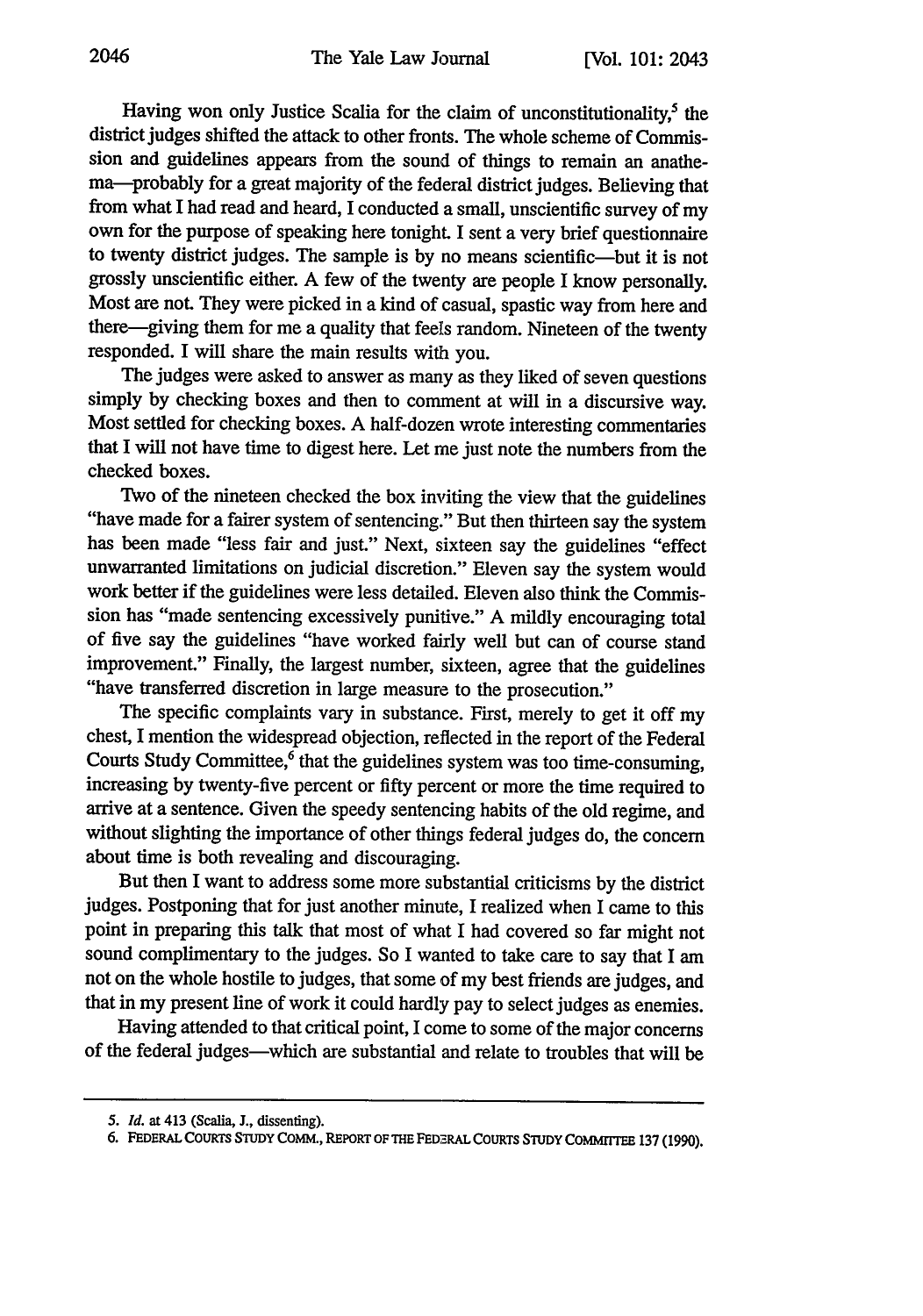involved in a major part of your conversations tomorrow. I think everyone here knows that the judges find the guidelines excessively harsh and rigid; that they believe there has been too little room left for judicial discretion while too much power has been turned over to prosecutors and others. Knowing that you will be resolving all these complaints tomorrow, I have only a few observations about them tonight.

The guidelines are indeed severe, and the Commission deserves a measure of the blame for that, bearing in mind that Congress is the principal villain in this and other respects. Unfortunately for everyone, the Commission came into being at a time of more than normally punitive sentiment about crime in the federal legislature and elsewhere. But the Commission followed that signal with a regrettable degree of enthusiasm. The Commissioners took up the direction to look at prior average sentences "as a starting point," but not to be bound by them.7 That meant starting with a tradition of criminal sanctions that ranks next to the American states as the harshest in the Western world. Then, instead of mitigating, as I think a rational and courageous stance should have dictated under the power to formulate guidelines "consistent with the purposes of sentencing described in section  $3553(a)(2)$  of title 18,<sup>18</sup> the Commission produced guidelines that actually increase the overall severity-taking particular aim at so-called white-collar offenders whom the Commission found (perhaps correctly) to have been treated with undue solicitude.

Whether the particular decision on white-collar crime was useful may be debated. Less debatable is the overall tilt of the guidelines in the direction of prison rather than probation and terms of imprisonment that seem excessive over much of the grids to most observers. Congress also told the Commission that guidelines were to "be formulated to minimize the likelihood that the Federal prison population will exceed the capacity of the Federal prisons."9 The Commission appears on the whole to have neglected that mandate. It shares with Congress the credit for overfilling the federal prisons to something like 160% of capacity.

Part of the pattern of excessive severity is the Commission's relatively cursory and mechanical handling of mitigating factors. Congress listed, for varying reasons, a variety of offender characteristics that it decreed should be taken into account as grounds for departure from the guideline ranges only when relevant. The list includes age, education, family ties and responsibilities, mental and emotional condition, and a number of others.<sup>10</sup> The Commission responded by prescribing that most of these factors "are not ordinarily relevant in determining whether a sentence should be outside the applicable guideline

**<sup>7.</sup>** Sentencing Reform Act of 1984, 28 **U.S.C.** § 994(m) (1988).

**<sup>8.</sup>** *Id.*

<sup>9. 28</sup> U.S.C. § 994(g).

**<sup>10.</sup>** 28 **U.S.C.** § 994(d).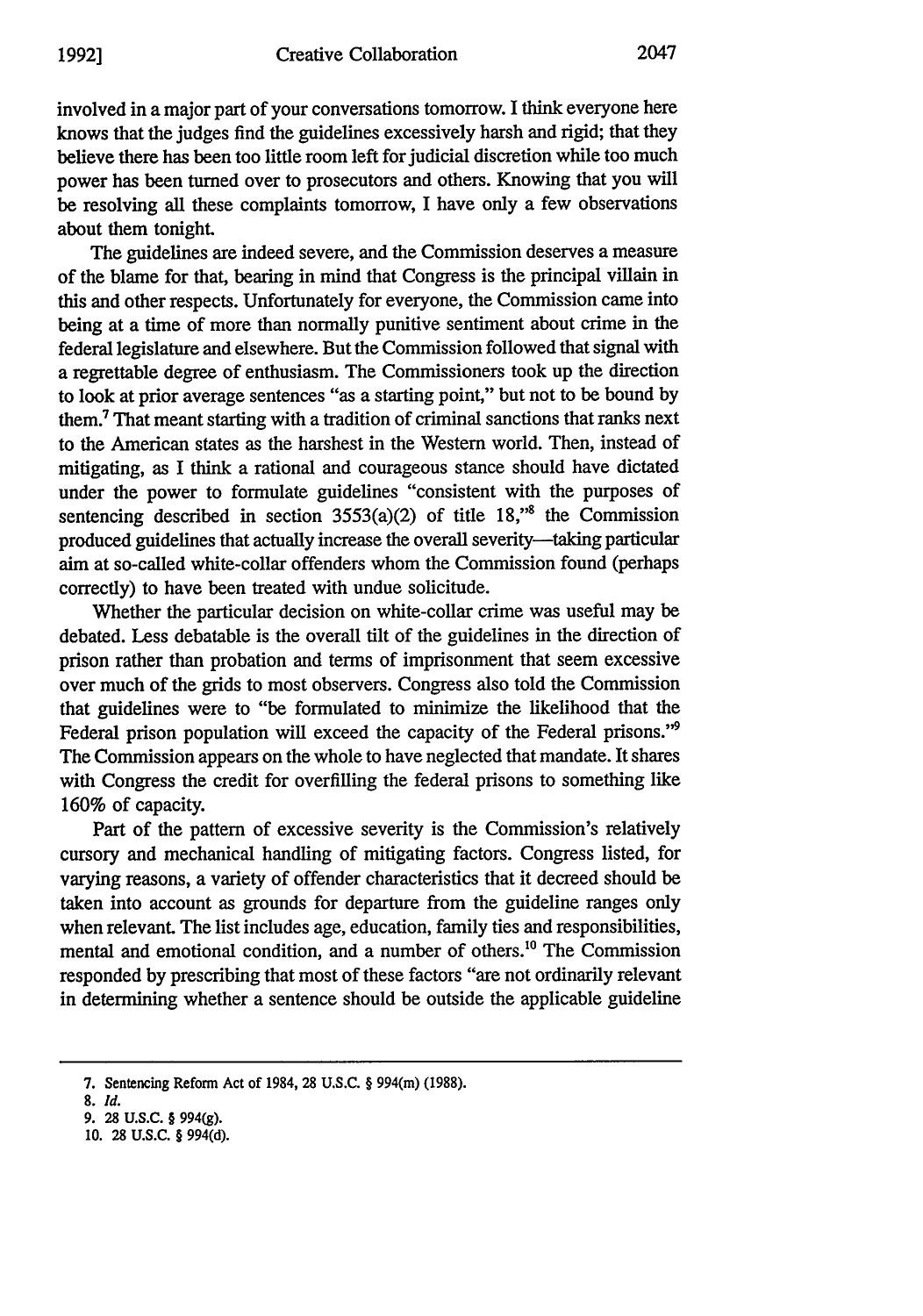range,"<sup>11</sup> and simply let it go at that. Unfortunately, that cryptic announcement said that factors the judges had long been accustomed to consider are now "not ordinarily relevant,"<sup>12</sup> leaving the judges at large to figure out when extraordinary circumstances might make it appropriate to take the old concerns into account. After all the months of study-including presumably the experience of the sentencers-the Commission produced substantially nothing to identify the terrain left for what was now "not ordinarily relevant."

With that omission, the Commission put largely outside the pale a variety of factors that sentencing judges have treated over the years as mitigating circumstances. The results have included some evasion or warping of the guidelines-by judges along with prosecutors and defense counsel. They have also included some departures that have been disallowed by the courts of appeals. More than one circuit-tending to read the words "not ordinarily relevant" to mean "never or hardly ever relevant"--have used this aspect of the Commission's work to enhance the rigidity that has the district judges chafing. I will mention this problem of restricted departures in some concluding thoughts.

There are more complaints about the Commission's work that have some merit. I omit them from my remarks with confidence that they will be covered amply by the judges and others in attendance tomorrow. You will also be agreeing that much of the severity for which the Commission is being damned is actually a congressional product. Everybody is tough on crime these days. Nobody is able or willing to press for some of the expensive measures that might lower the crime rate. So Congress responds with more and more mandatory minimums and more and more draconian sentences. The Commission takes some of the heat for that, and to this extent the criticisms are excessive.

However the blame should get apportioned, it is pretty clear that the sentencing ranges are found by and large to be excessive by the federal judges, who have not been thought generally to be too tender hearted in the past and probably do not deserve, or merit, that kind of characterization today. As the Commission reports, when you leave aside the downward departures authorized at the instance of the prosecutors-another dubiety worked out by Congress-the departures reported by the Commission appear to run three or four below the guidelines range to every one above. This is an important part of the data that ought to be moving the Commission as it proceeds to revise and improve its product.

Let me mention some of the remedies that have been suggested-and perhaps one or two that I would support-for the troubles that have been generated by the Commission and its guidelines.

**I1. U.S.S.G.,** *supra* note 2, **ch. 5,** *pt.* H, intro. cmt.; *id. §§* **5Hl.I-.11.**

<sup>12.</sup> *Id.*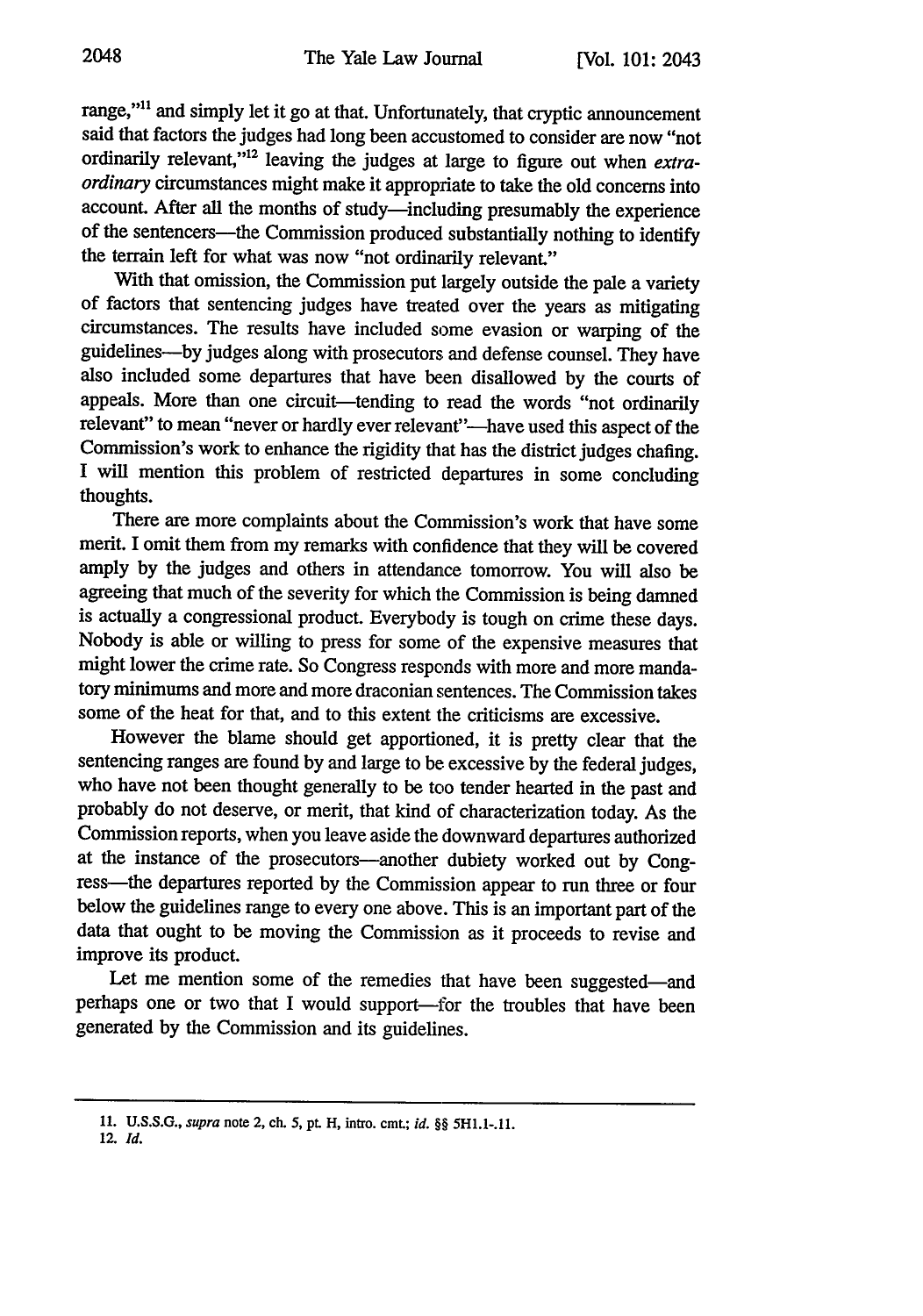First, there is of course the option of scrapping the whole business and returning to the pre-Commission regime of judicial discretion and indeterminate sentences. A number of judges and others would favor this approach. Judge Cabranes, who holds court near here, is basically in this school. The old ways, he says, have been proved after all to be the best ways. The only concession he would make is that maybe it was not a bad idea to provide for appellate review of sentences, which, as you know, essentially did not exist in the federal courts until the Sentencing Reform Act became effective in 1987. Apart from that concession, Judge Cabranes would go back to what he deems the sound and tested principles, which he traces in essence back to biblical times.

Judge Cabranes' views, and his reasons for them, were set forth in the *New York Law Journal* in a piece under a modulated title: "Sentencing Guidelines: A Dismal Failure."<sup>13</sup> In that article, he denounces as phony the idea of "scientific" sentencing, which he describes as one of the claims supporting the Commission-guidelines arrangement. (I am driven to say in passing that I don't recall any claim that the guidelines were any more "scientific" than any other system of rules to govern judges and the rest of us.) Be that as it may, Judge Cabranes makes a passionate plea for the good old days of "humanistic" sentencing as against the "mechanistic" scheme of the 258-box grid produced by the Sentencing Commission. And he produces some horror stories, notably from drug cases, to show how bizarre and cruel the guidelines can be.

There are undoubtedly horror stories—under the guidelines as under the pre-guidelines system. Judge Cabranes cites the case in which the Supreme Court upheld a guideline measurement by which sentences for selling a given amount of LSD can vary enormously depending on the weight of the blotter paper or sugar cubes with which the drug is mixed.<sup>14</sup> If that isn't entirely ridiculous-and a Supreme Court majority vouches that it is not-it certainly raises some questions about the principles of penology on which Congress has acted and the Commission has proceeded.

So without documenting the thought more thoroughly, and without trying to measure the fair share of the blame to which Congress is entitled, I am prepared to accept the position of Judge Cabranes and others that the guidelines do indeed produce some outlandish results, with tragic consequences for a number of unlucky defendants. I acknowledge too that Judge Cabranes, who was an exuberantly negative respondent among the twenty judges I polled, is an earnest and deeply troubled critic. Nevertheless, I think he and a fair number of other judges are mistaken in their proposal that the five-year-old system of Commission and guidelines should be scrapped and that we should return to the older days, if not quite biblical, when every well-intentioned judge was free to fix a sentence in the exercise of unruly discretion. Experience teaches, too,

<sup>13.</sup> Jose A. Cabranes, *Sentencing Guidelines: A Dismal Failure,* N.Y. **L.J.,** Feb. 11, 1992, at 2.

<sup>14.</sup> Chapman v. United States, **I11 S. Ct.** 1919 (1991).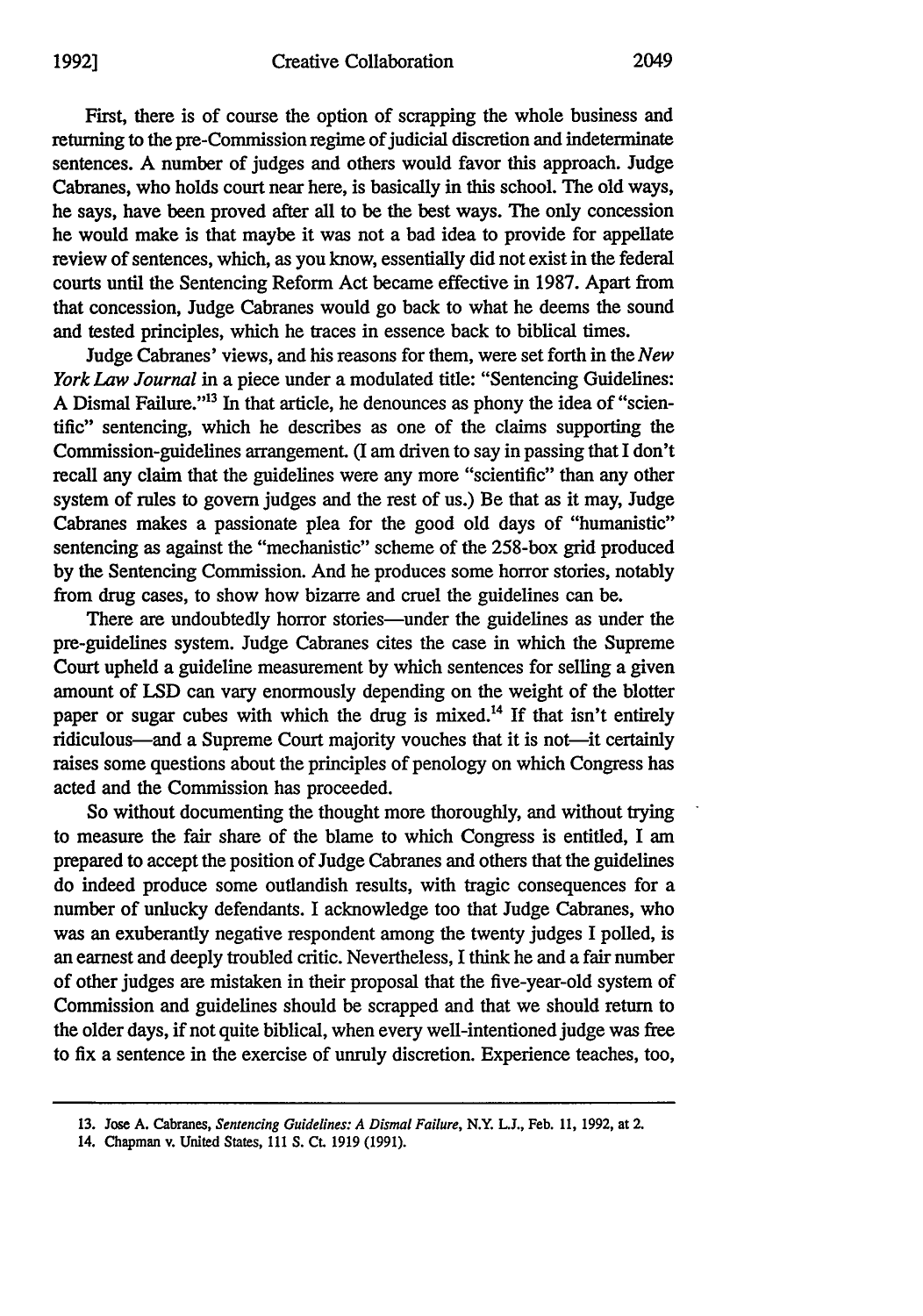that tacking appellate review onto the old system did not and would not make an appreciable difference-though it was and would be better than nothing.

I offer a debatable analogy. Imagine a time when people got together and contrived to replace a benevolent dictator with a system of lawmaking by democratically elected legislators. Imagine then that the elected legislature proceeded to enact a raft of rotten laws as rules. Would you want to return to the benevolent dictator? Maybe. But most of us who live in these parts would say no.

Now I know the analogy is imperfect. But we lawyers spend our lives reasoning from one imperfect analogy to another, and the process at its best works tolerably well. The Sentencing Commission is not too utterly remote from the Congress. All its rules are subject to approval or veto or revision by the Congress. Like everything, that has its limits. Congress has sexier things to worry about than sentencing guidelines. That, after all, accounts for the use of a Commission in the first place. And so it goes.

In any event, fortunately in my view, there does not appear to be majority support for Judge Cabranes' abolitionist position. A second proposal, advanced by the Federal Courts Study Committee in 1990, would make the guidelines advisory rather than mandatory.<sup>15</sup> This idea has had heavier support than abolition, but was ultimately rejected by the Judicial Conference. I think the Judicial Conference was right. Again, if we are to have meaningful rules of law to measure sentences—just as we have for measuring taxes and pension rights-they ought to be *rules*, not merely advice.

But that leaves the harder question of inflexibility, the subject of the wide complaints that have considerable merit. Some day, if and when we come closer to the vision of the ideal, the claim for more flexibility should cease to have merit. Under the statute as it stands, the top of a guidelines range can exceed the bottom by twenty-five percent. Discretion to order a sentence of anywhere from twelve to fifteen years looks ample-and more than ample. If the guidelines were more solidly formulated-including more factors that are now omitted, especially in mitigation, and leaving the escape valve for departures-there would be no good reason for additional flexibility.

But that may still be a distant future. Meanwhile, let's acknowledge that the young experiment calls for all the deliberation and dialogue we can muster. The judges on the firing line are the ones who will ultimately make or break this effort. Their pressures to depart below the guidelines should be received more hospitably, at least for the long time being, by both the Commission and the appellate courts. As I have mentioned, and as scholars have noticed, the courts of appeals have been notably narrow in their allowance of departures. That may be the right approach some day, but it is highly doubtful just now. Both the Commission and the courts of appeals should be responding more

<sup>15.</sup> FEDERAL COURTs STUDY CoMM., *supra* note 6, at 135-36.